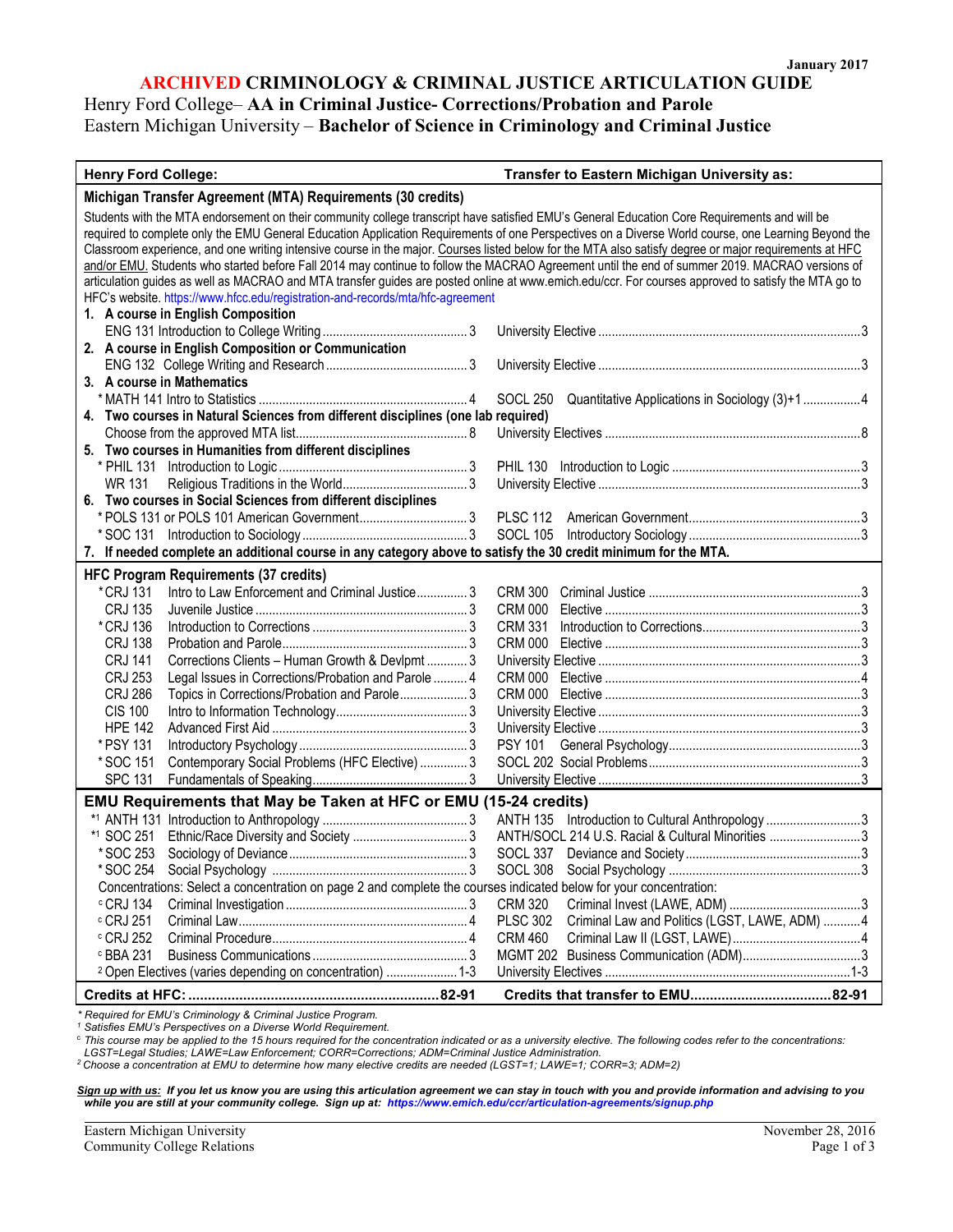# **ARCHIVED CRIMINOLOGY & CRIMINAL JUSTICE ARTICULATION GUIDE**

**II. Law Enforcement (LAWE) (6 credits)**

CRM 432 Police Organization ...................................................... 3 Choose three hours from the restricted LAWE list: ......................... 3

Henry Ford College– **AA in Criminal Justice- Corrections/Probation and Parole** 

### Eastern Michigan University – **Bachelor of Science in Criminology and Criminal Justice**

# **Completion of EMU's**

### **Criminology and Criminal Justice Program**

| CRM 222 Pornography and Crime (3)<br>CRM 263 Crime and Technology (3)<br>CRM 321 Cooperation & Conflict in Society (3)<br>CRM 412 Law and Society (3)<br><sup>1</sup> CRM 488/489 Field Internship in Criminology (LBC)<br>HFC courses that apply to this concentration: (9 hrs)<br>CRJ 134, 251, and 252. If not transferred, must satisfy regmt at EMU<br>III. Corrections (CORR) (15 Credits)<br>ANTH 330 Anthropology of Law and Politics (3)<br>CRM 222 Pornography and Crime (3)<br>CRM 263 Crime and Technology (3)<br>CRM 277/278/279/377/378/379 Special Topics<br>CRM 412 Law and Society (3)<br>CRM 420 Drugs, Crime and Criminal Justice (3)<br><sup>1</sup> CRM 488L/489L Field Internship in Criminology (LBC)<br>CTAC 357 Interviewing as Communication (3)<br>PSY 340 Psychological Persp on Prejudice & CJ (3)<br>SWRK 120 Intro to Social Work Services & Prof Roles (3)<br>There are no HFC courses that apply to this concentration.<br>IV. Criminal Justice Administration (ADM) (6 Credits)<br>HFC courses that apply to this concentration: (9 hrs)<br>BBA 231, CRJ 134 and CRJ 251. If not transferred, must satisfy |
|----------------------------------------------------------------------------------------------------------------------------------------------------------------------------------------------------------------------------------------------------------------------------------------------------------------------------------------------------------------------------------------------------------------------------------------------------------------------------------------------------------------------------------------------------------------------------------------------------------------------------------------------------------------------------------------------------------------------------------------------------------------------------------------------------------------------------------------------------------------------------------------------------------------------------------------------------------------------------------------------------------------------------------------------------------------------------------------------------------------------------------------------|
| requirement at EMU                                                                                                                                                                                                                                                                                                                                                                                                                                                                                                                                                                                                                                                                                                                                                                                                                                                                                                                                                                                                                                                                                                                           |
| $^4$ Learning Beyond the Classroom Reqmt (0-3 credits<br>One LBC course or noncredit experience is required. Completing CRM<br>488L or 489L as a concentration elective will satisfy the LBC<br>requirement. Ask program advisor for other options.<br><b>Transferred Credits</b><br>82-91                                                                                                                                                                                                                                                                                                                                                                                                                                                                                                                                                                                                                                                                                                                                                                                                                                                   |
| (12 credits)<br><b>Second Semester</b><br><b>CRM 370</b><br><b>CRM 431</b><br>SOCL 304<br><b>Third Semester</b><br>$(6-12 \text{ credits})$<br>CRM 447W Senior Sem in Crim (prereqs CRM 300, SOCL 304)3                                                                                                                                                                                                                                                                                                                                                                                                                                                                                                                                                                                                                                                                                                                                                                                                                                                                                                                                      |
|                                                                                                                                                                                                                                                                                                                                                                                                                                                                                                                                                                                                                                                                                                                                                                                                                                                                                                                                                                                                                                                                                                                                              |